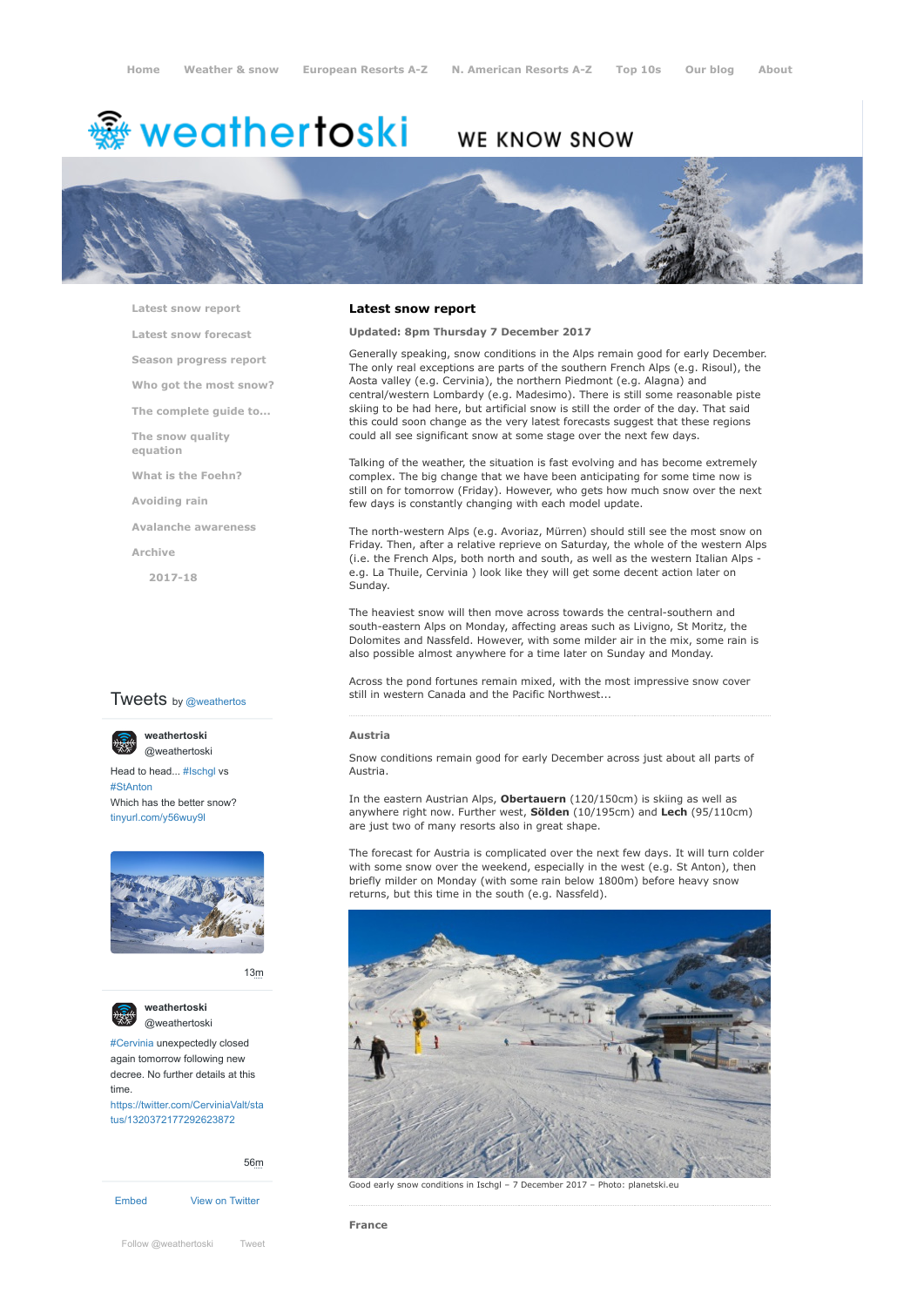

Tailor-made ski holidays and short breaks to some of the finest hotels in the Alps

020 3397 8450





## **Contact us...**

**Got a burning question about weather or snow conditions in the Alps?** [Contact us](https://www.weathertoski.co.uk/about-1/contact-us/) and we'll do our best to answer it...

#### E: [info@weathertoski.co.uk](mailto:fraser@weathertoski.co.uk)

T: +44 (0)20 3151 3154

[Website terms of use](https://www.weathertoski.co.uk/about-1/website-terms-of-use/)

[Privacy notice](https://www.weathertoski.co.uk/about-1/privacy-notice/)

Generally speaking, snow conditions remain better in the northern French Alps than in the south though things could even out a bit over the next few days.

The most extensive skiing is still to be found in **Tignes**/**Val d'Isère** (45/70cm) and **Val Thorens** (75/100cm), but plenty of other resorts are partially open including **Alpe d'Huez** (40/50cm), **Risoul** (30/40cm) and **Isola 2000** (90/110cm). The biggest openings this weekend will be **Courchevel** and **Méribel** in the 3 Valleys.

The weather will become very unsettled over the next few days with lots of new snow expected across all French resorts.



Good snow cover to resort level in Châtel in the Portes du Soleil – 7 December 2017 chatel.com

#### **Italy**

Snow conditions remain quite mixed across the Italian resorts, though the most impressive snow cover remains in the far south-west. **Prato Nevoso**, for example, has 100/180cm of settled snow depending on altitude, with all of its 11 lifts open.

The Dolomites are also offering plenty of good piste skiing, despite more modest depths, with over 100km of slopes now open in the **Alta Badia** (30/60cm) and a whopping 163km now available in the **Val Gardena** (5/40cm).

The areas most in need of snow are the Aosta valley and western Lombardy. **Cervinia** may report snow depths of 10/135cm but in reality has very little natural snow and is still almost entirely dependent on man-made efforts. The good news, however, is that significant snow is likely right across the Italian Alps over the next few days.



Good piste skiing in Pila despite modest snow depths – 7 December 2017 – Photo: pila.it

#### **Switzerland**

Snow conditions remain pretty good for early December across much of Switzerland, with plenty more snow in the forecast over the next few days.

**Zermatt** (5/66cm) has 77km of pistes available across its three main areas, though cover remains insufficient for any serious off-piste. Another good option right now is **Adelboden** (20/65cm) where there is snow to resort level and 19 lifts are already open.

However, the most impressive snow cover is still in **Engelberg** (30/305cm) with 2000m vertical of skiing possible between glacier and resort.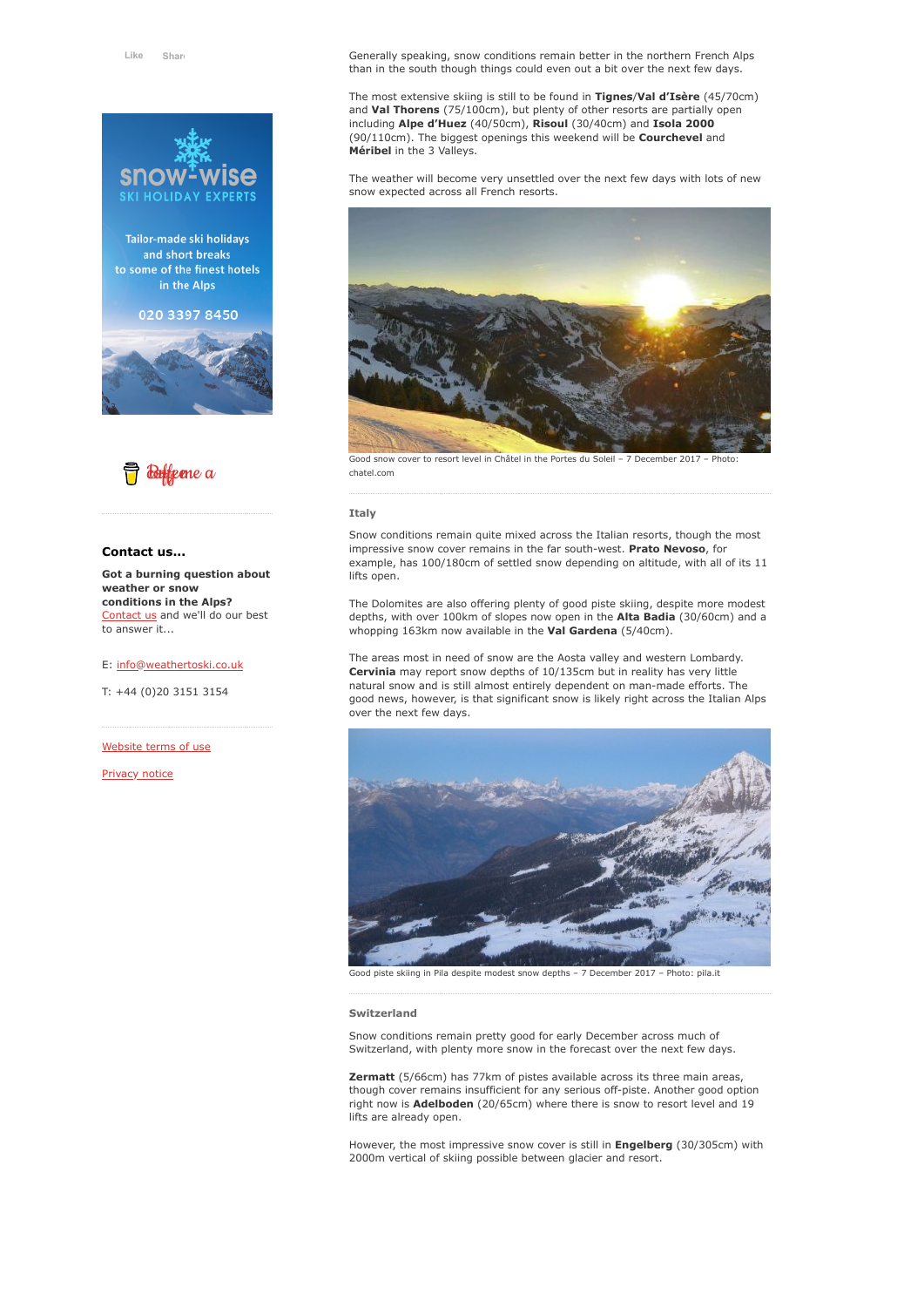

early snow cover in Gstaad – 7 December 2017 – Photo: gstaad.com

#### **Rest of Europe**

Skiing is underway in a number of Pyrenean resorts with decent snow cover for early December. Andorra's **Soldeu** has 50/70cm of settled snow depending on altitude, while France's **Cauterets** has 70/90cm.

Skiing in Scotland has suffered in this week's mild weather, but winter has returned with a vengeance and good snow conditions are expected once the stormy conditions ease.

Up in Scandinavia dozens of resorts are now at least partially open, with Norway's **Hemsedal**, for example, offering good skiing on a 90cm upper base.



Plenty of snow in Baqueira Beret – 7 December 2017 – Photo: facebook.com/Baqueiraberetesqui

#### **USA**

Generally speaking the further north you are in the US, the better the snow cover. **Mt Baker** in Washington has settled snow depths of 168/206cm, while **Big Sky** in Montana has 78/109cm.

By contrast, in Utah, **Alta** is really struggling with 69cm of mostly man-made snow up top and no off-piste to speak of. More snow is also needed in many Colorado resorts, with **Vail** (46cm mid-mountain) also heavily reliant on manmade snow.

#### **Canada**

Snow conditions in western Canada are generally far superior to those in the western US right now.

Snow cover is exceptional for the time of year in Alberta, where the **Banff** resorts (80/130cm) have opened most of their terrain.

Further west, it is much milder in **Whistler** but the upper mountain base is a healthy 144cm, thanks to a very snowy November.